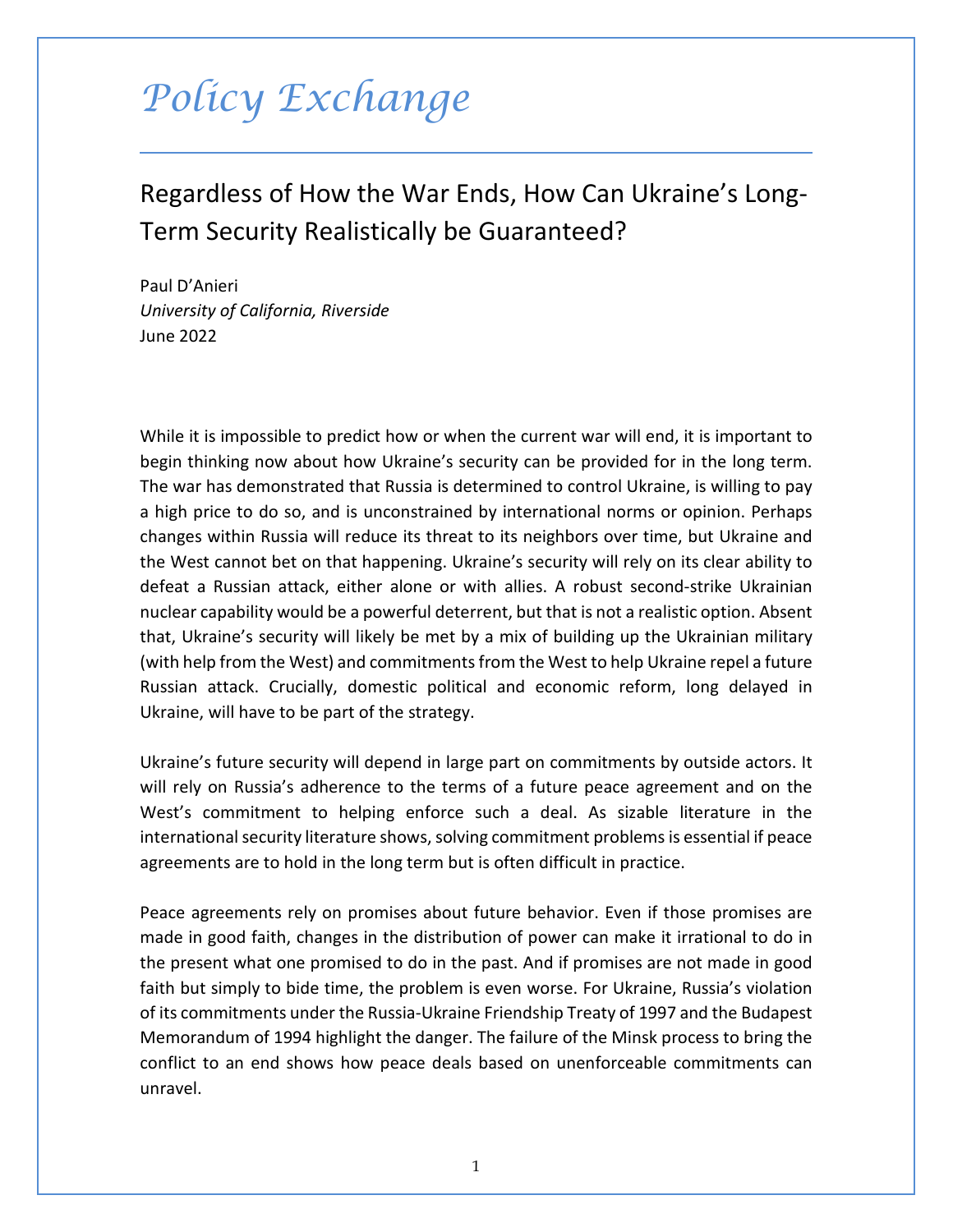## **Steps and Guarantees**

The first way that the West can enhance Ukraine's post-war security is to avoid pressuring Ukraine to sign an agreement that relies on promises for future steps such as plebiscites, troop withdrawals, and free elections in Russia-controlled areas. Similarly, future commitments by Ukraine to do things it opposes (like adopting a federal system) should be avoided. If such steps are to be taken, they should be taken at the time of the agreement rather than deferred to the future. Commitments like those in Minsk II help combatants reach agreement in the short term because they allow for competing interpretations and kick the difficult steps down the road, but as the failure of Minsk II shows, they do not necessarily promote security in the long term. Peace will be more robust to the extent that borders and Ukraine's alliance status can be settled in a peace agreement rather than deferred.

Besides avoiding a peace agreement that relies on unenforceable commitments, Ukraine's security can be directly addressed in two ways, corresponding to Kenneth Waltz's distinction between internal and external balancing. Internally, Ukraine must build and maintain a peacetime army sufficiently powerful to deter and defeat a Russian attack if needed. Externally, the West must find ways to make its security commitments to Ukraine as credible as possible, even though credibility, by definition, limits the West's future room for maneuver.

Ukraine has so far proved itself capable of surviving a Russian attack, but this has entailed the loss of many lives and much territory and has depended on significant support from the West. Given the size of Ukraine's economy, building Ukraine's military capacity to defeat a future Russian attack will require weapons provided by the West and paid for largely by the West. Moreover, far more of those weapons (along with the required training) will need to be provided in order to avoid uncertainty over whether the West would actually supply Ukraine during a war, especially if Russia rattles a nuclear saber. To the extent Russia can hope that the West will drag its feet on supplying Ukraine, it will not be deterred. One wonders whether Russia would have attacked earlier this year had it known the degree to which the West would aid Ukraine. Therefore, the more weapons and training that can be provided in advance, the better.

If the West helps Ukraine to balance internally by building up its military, is it necessary to balance externally through alliance commitments? The recent policies of Germany, Sweden, and Finland, all of which are pursuing a "both/and" approach, are suggestive. Germany is one of the most powerful states in Europe, does not share a border with Russia, and is a member of NATO. Yet it recently announced that it was embarking on a significant rearmament program. Finland has a substantial army, and Sweden, which has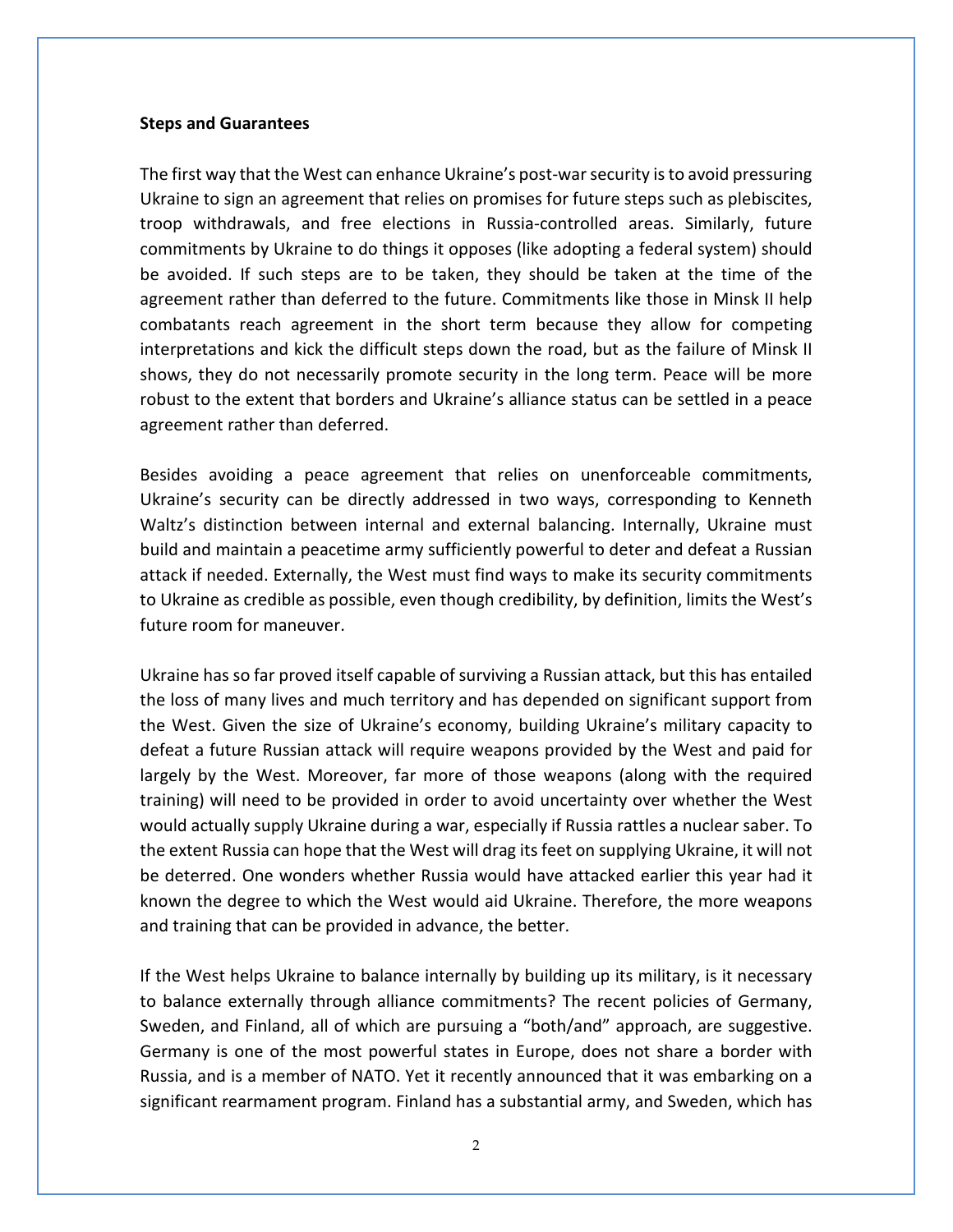a smaller army, has a very substantial domestic weapons industry. Both Finland and Sweden have begun accelerated processes to abandon their neutrality and join NATO. These states clearly believe that neither the NATO guarantee nor an independently strong military provides sufficient security. They seek both. Recognizing that the period when a state is planning to join an alliance but has not yet done so must be especially tempting to a potential aggressor, the UK hastened to provide security guarantees to Finland and Sweden. Ukrainians must be deeply chagrinned that the commitment Ukraine so desperately needs is being given to states that are in much less danger, but this simply reinforces the point that threats are easiest to make when they are least likely to have to be carried out.

Whether Ukrainian membership in NATO will be "on the table" is yet to be determined. That option could be bargained away in a peace treaty, or NATO could refuse to admit Ukraine, or, less likely, Ukraine could decline to seek membership. But any commitments made by the Western states are much less credible if they are not backed by NATO membership for Ukraine, and it is important to specify why this is so. It is not because the Article 5 guarantee is impossible to break but because of how it aligns the interests of members. The Article 5 guarantee only protects the members as long as it is considered "airtight." While defending an alliance member in a future conflict might carry a high price, *not* defending it would also carry a high price for the security of the others. If the alliance was shown to be toothless, each state would have to provide for its own security, not only from Russia but from each other. Article 5 is so powerful because of what happens to the security of NATO members if it becomes meaningless. Without Article 5, members can take much more cautious positions on Ukraine without weakening the alliance. Russia can aim to sow dissent among them. The possibility that no one will come to Ukraine's defense will encourage renewed attack. **Mariya Omelicheva** captures the essence of the problem when she says: "There will always be a mismatch between Moscow's vital interests in Kyiv and the European countries' major concerns with sovereignty and independence of Ukraine," but the Article 5 guarantee dramatically narrows that mismatch, which is why it deters an attack on the Baltics, which are militarily more vulnerable than Ukraine.

To the extent Ukraine does not receive the protection of an Article 5 guarantee, Ukraine's internal military buildup will have to be more robust. This will give Ukraine more agency, as **Omelicheva** points out, but whether this is a good thing depends on where one stands. If Ukraine gains the ability to fight Russia without NATO's help, it might also be able to renew the war to regain lost territory over NATO's objections. Paradoxically, Ukrainian membership in NATO would likely make Russia safer because NATO members would have a powerful incentive to ensure that Ukraine followed all elements of a peace treaty and avoided provoking Russia. One cannot expect Russia to accept Ukraine's NATO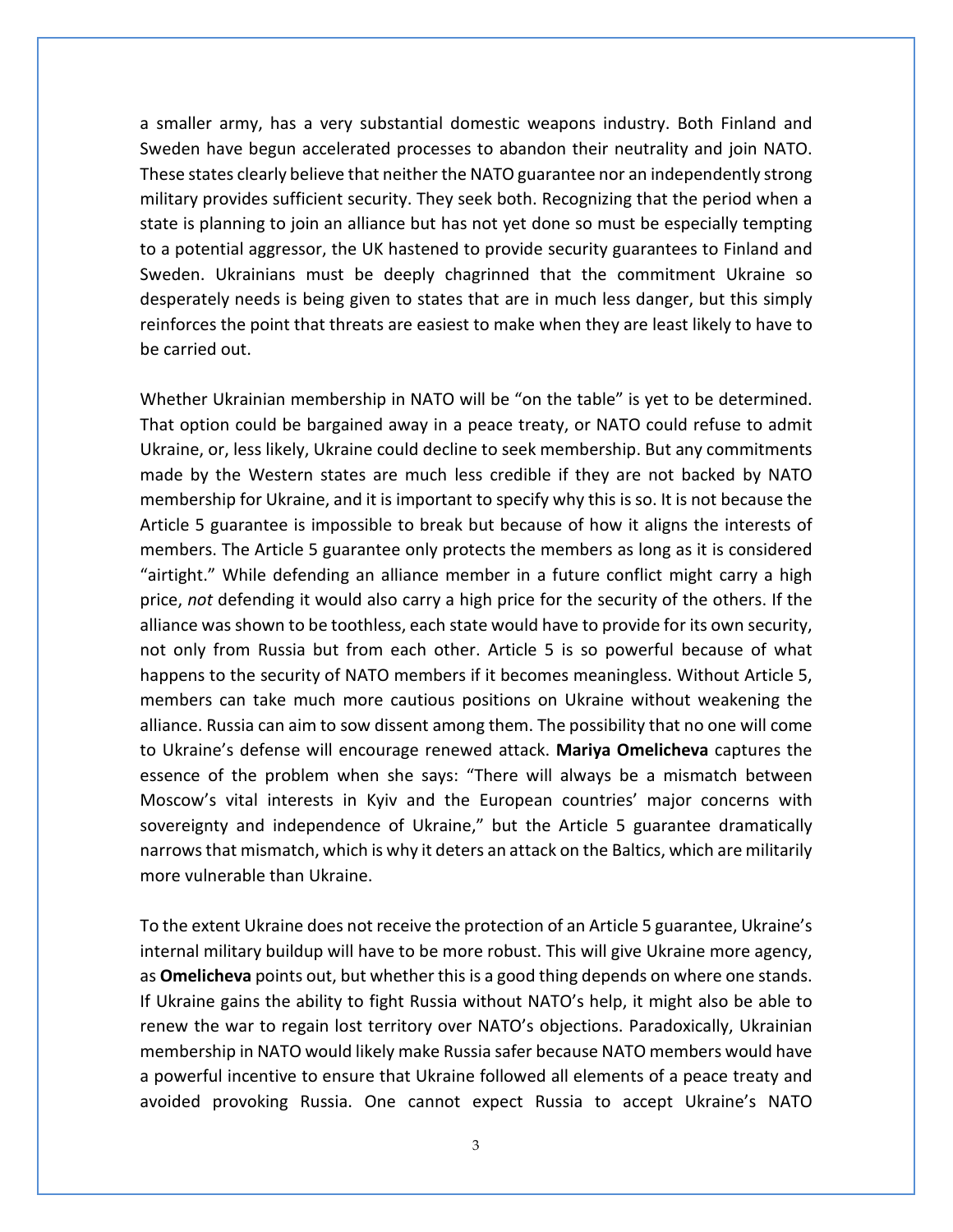membership on these grounds, but the point is that the more Ukraine is empowered but not enmeshed in institutions, the more dangerous will be the situation.

Thus, the NATO states encounter something of a trilemma: If they avoid admitting Ukraine to NATO but arm it to defend itself, their control over Ukraine's policies ebbs. If they avoid admitting Ukraine to NATO and try to maintain more control by limiting arms supplies to Ukraine, they make it more likely that Russia will attack again (and win). If they admit Ukraine to NATO, they risk further angering Russia. They then have to make certain that the threat is credible. Alliance and rearmament are complements, not alternatives. The actions that have the most robust deterrent effect (NATO membership plus a robust rearmament program) are also most likely to alienate Russia. That concern may be receding in importance as it increasingly appears that Russia will remain deeply hostile to the West as long as the West opposes Russia's westward expansion.

There is some disagreement among our four responses about the likelihood of Ukraine joining NATO and about the compromises that should be entertained as a price for a peace agreement. These topics are closely connected. As **Petro Burkovskyi** and **Olexiy Haran** state, Ukraine is more likely to accept concessions to the extent its future security is guaranteed through NATO membership. Conversely, Omelicheva points out that NATO is less likely to offer membership if Ukraine has unresolved territorial disputes with Russia. **Maria Popova** and **Oxana Shevel** point out that the pursuit of military victory for Ukraine may have to stop short of aiming to retake Crimea. Can Ukraine join NATO with the status of Crimea unresolved? Perhaps a commitment to a plebiscite far in the future would finesse the issue, but it is hard to imagine that even a democratic Russian government would entertain relinquishing Crimea. As long as Ukraine retains its completely justified claim to Crimea, membership in NATO will be much harder to attain. Increasingly, it looks like the same will be true of Kherson oblast, which is far more significant geostrategically than those parts of the Donbas that do not control access to the Black Sea. If Ukraine cannot regain this territory on the battlefield, peacemaking dilemmas become still harder.

## **Conclusion**

So far, this discussion has considered only the military side of the security equation. But from the moment of Ukraine's independence in 1991, the weakness of Ukraine's economy and the corruption of the Ukrainian state has corroded Ukraine's ability to endure Russian pressure. Ukraine's resistance to reform and its enduring corruption led to "Ukraine fatigue" in the West, hatching the unfortunate saying, "Ukraine never misses an opportunity to miss an opportunity." Reform is essential to preserve liberal democracy in Ukraine, build a state that resists Russian subterfuge, provide the economic and administrative basis for a powerful military, and retain the confidence of the West. In the